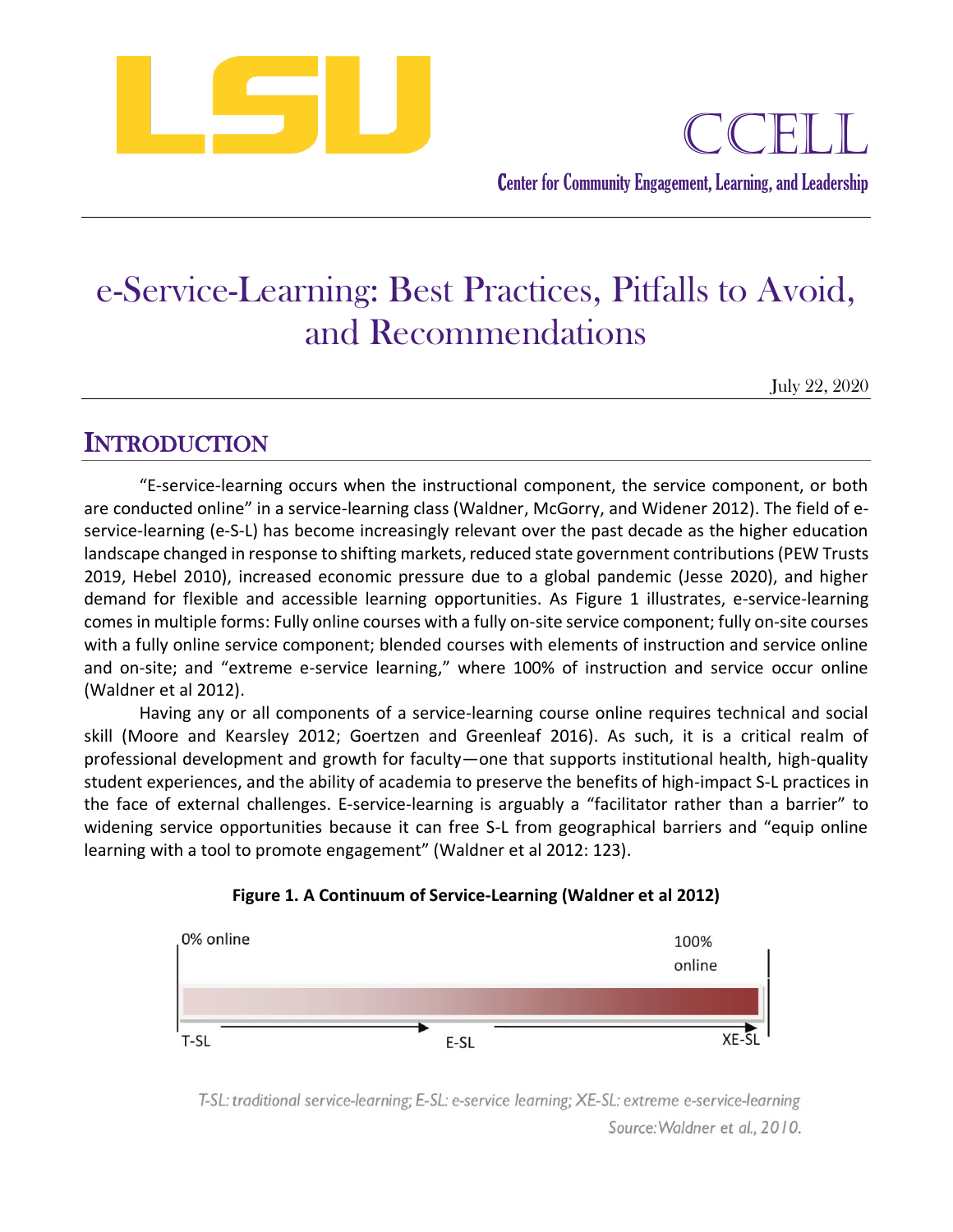### E-SERVICE-LEARNING BEST PRACTICES

Growth rates in online course and degree offerings currently outpace growth rates for on-campus instruction (Lederman 2018). To remain viable, service-learning pedagogies must go online. Moving an S-L course online can be simpler if divided into areas of focus to be tackled one at a time. Be reassured: Many "best practice" approaches for e-S-L mirror those used in traditional S-L classrooms. They are merely executed using different tools. By breaking the work into four broad areas, you can figure out what you already have done and what work remains. These four areas include: tools and technology, course design, communication strategies, and relationship building. You may focus on one more than the others, depending on your institution's specific service mission (Guthrie and McCracken 2010).

#### Tools and Technology

To ensure students, faculty, and community partners can successfully engage with one another in an e-service-learning course, all parties need access to the proper tools and technology and training to use them. Most educational institutions ensure students and faculty have access to the tools and tech they need to take and teach courses when everyone is on campus. However, the COVID-19 pandemic highlighted gaps in access that must be addressed institutionally for students, faculty, and community partners to remain connected. Faculty, especially, can work to: (1) make sure community partners can communicate with students; and (2) make sure everyone is trained to use course-required tools.



*PHOTO: Saturday Night Live cast poking fun at the awkwardness of Zoom calls*

A first step is to **talk with partners about the tools they have**. If they cannot collaborate on Zoom or FaceTime or Skype, it will be important to consider other options, such as phone conferencing. If they do not want to share their phone number, there are still plenty of options for communication. You might choose videoconferencing or asynchronous discussion boards, emails, or team-building spaces such as Google Drive. LSU offers its faculty and students access to online courses through Moodle. [Click here for](https://grok.lsu.edu/article.aspx?articleid=7057)  [directions on how to request a Guest Moodle account](https://grok.lsu.edu/article.aspx?articleid=7057) for someone (such as a community partner) who is not affiliated with LSU so they can access Moodle. All LSU-affiliated persons have access to free [tutorials and answers about Moodle tools via Grok.](https://moodle3.grok.lsu.edu/) Also, students can get help with online tools from the LSU Help Desk by emailing [servicedesk@lsu.edu](mailto:servicedesk@lsu.edu) or calling 225-578-3375.

Faculty can get help and 1-on-1 consultation with the Faculty Technology Center by emailing [ftc@lsu.edu](mailto:ftc@lsu.edu) or calling 225-578-3375 and selecting option 2. Finally, tools such as Zoom, FlipGrid, and other online collaborative software programs typically offer their own help desk services. Before using a tool that is new to you, watch LSU-provided or YouTube tutorials and/or do trial runs to make sure everyone knows how to use the tool. Faculty can provide access to the program's help desk contact information for emergencies in a course syllabus or LMS. It is important to always be flexible when technological hiccups happen. Providing multiple options for communications can help with that.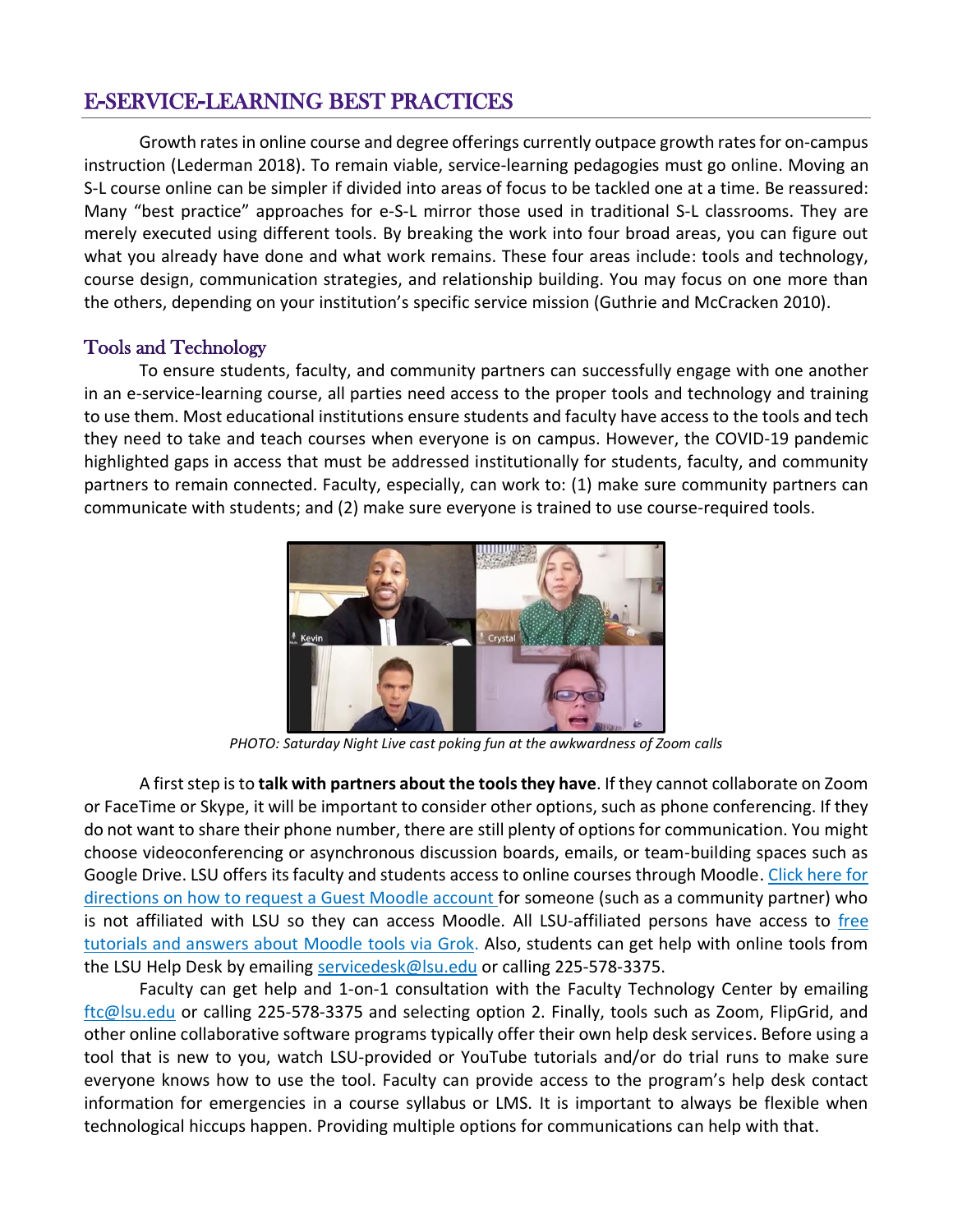#### Course Design

When approaching course design, consider the following questions: Have you taught online before? Are you new to service-learning? If either answer is yes, consider **starting small** (Strait and Nordyke 2020). Starting out simple is an excellent way to break into the world of e-service-learning (Strait and Sauer 2004). Core components of service-learning courses include:

- *Reciprocity* students, community partners, and faculty all benefit; it is a "win-win-win"
- *Serving a community-identified need* community members (not outsiders) articulate the need(s) they have and want support with
- *Working toward the public good* service performed works toward enhancing quality of life, broadly speaking, for the public
- *Integrated learning* credit is given for achieving course goals through service work and assignments, not simply for completing service hours
- *Asset-based* views of and approaches to interacting with the community are informed by careful study of its existing strengths rather than focusing solely or primarily on its challenges
- *Reflective* through critical reflection on self, service, and course content, students achieve course goals and enhanced learning outcomes

Faculty who have already taught service-learning courses are familiar with these practices. Moving them into a different space changes the landscape. However, it is a chance to develop a new skill. It can also open up opportunities for non-geographically-bound collaborative partnerships with new community partners. In addition, it can potentially increase the number of students who can have service-learning experiences because their work, home, school, and family schedules no longer make service-learning assignments impossible to complete. They can do it on their own time.

One of the first decisions to make when approaching course design is how to lay out content. LSU offers many [resources to support faculty in their construction of online class content.](https://online.lsu.edu/faculty-design-resources/) These include, but are not limited to:

- [Training courses](https://online.lsu.edu/faculty-training-and-events/)
- [Explanation of basic terms for teaching remotely or online](https://lsu.app.box.com/s/9te4c8qukg4lritmswjxh5sndxkoghad)
- Advice on how to prepare for your online class
- Basic tips for effective online teaching
- Video tutorials on creating assessments, moving a F2F course online, making videos, embedding resources on Moodle, creating online instructor presence, and providing timely and meaningful feedback
- Alternatives to LSU tools
- Live support from the Faculty Technology Center and LSU Online teams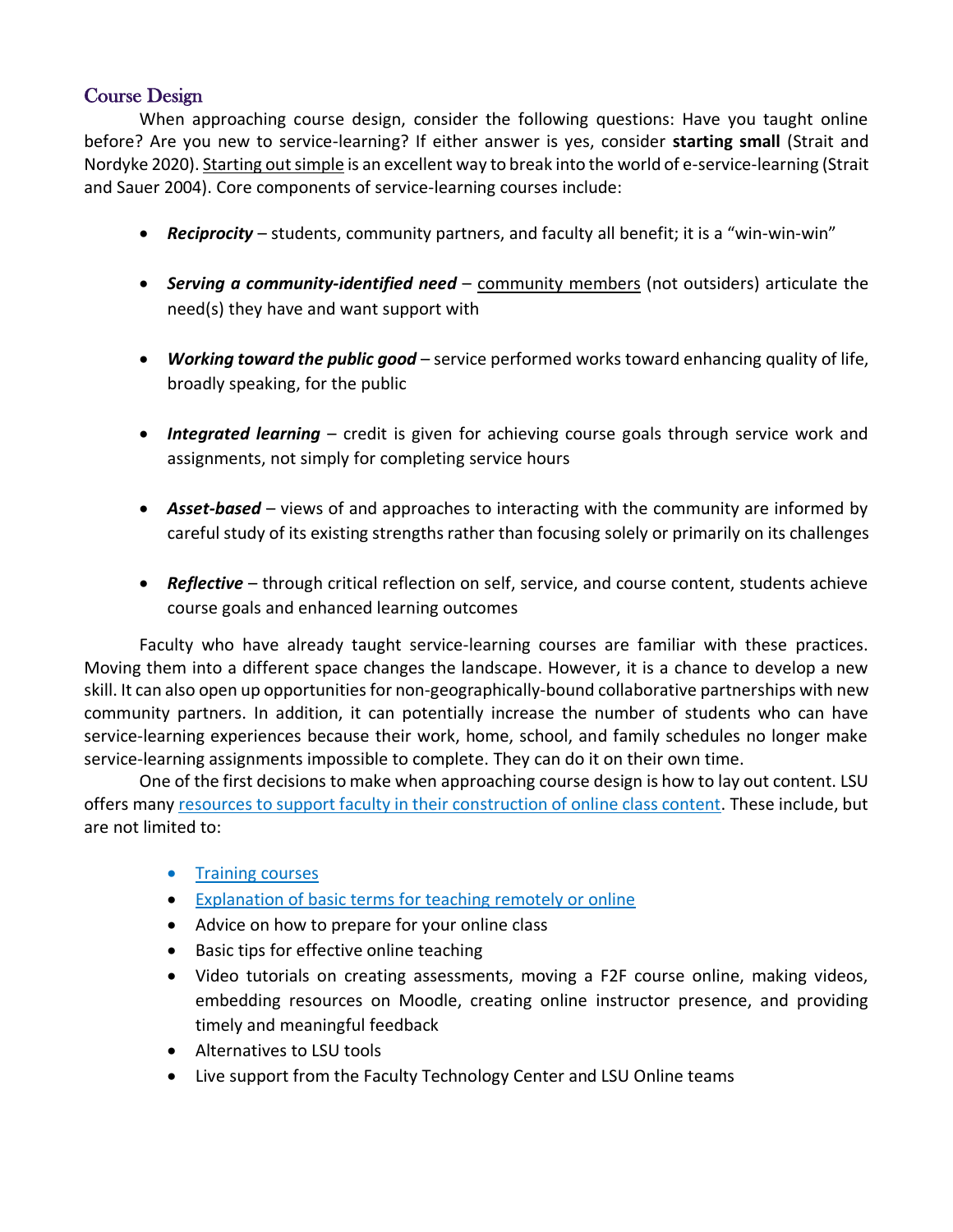Once you have determined how you want to present content online, carefully think about how to fold in a service component. Scholarship on the e-service-learning suggests the following are best practices for including a service component in an online class (Waldner et al 2012):

- Tie service closely to your learning objectives
- Have multiple reflection exercises and types
- Get student input
- Provide frequent and meaningful feedback

**Linking service experiences and assignments to course learning goals** is a longstanding component of S-L instruction. In face-to-face courses, S-L instructors often utilize impromptu moments in lecture or discussion where students, guest speakers, or they themselves connect course content to shared service experiences. When a class moves online, however, these "aha" moments need to be intentionally prepared. You might consider one or more of the following strategies: (1) Create multiple small assignments for the service work that carefully correspond to course material for a particular week or unit; (2) Make connections between course service and course materials clear in online lectures; or (3) Structure class discussions (live, written, oral, synchronous, or asynchronous) in ways that require students to pull together their service experiences with particular aspects of the class. These approaches are simple to adopt and allow students to be continually reminded of links between what they are learning in class and what they are practicing in their service work.



Beyond linking service to class content in assignments, lectures, and readings, being explicit about the course's service-learning purpose and its relevance to participants' careers, lives, and/or communities goes a long way to enriching learning outcomes. When people can see direct connections between what they are doing and changes to society (Moely and Illustre 2014) or the meaning it adds to their own life (Frankl et al 2006), they benefit. Providing space for individual and group discussion and reflection on the relevance and meaning of course service can help make it clearer to everyone involved.

**Using multiple types of reflection** also enhances service-course connections and student learning outcomes (Pigza 2010, Waldner et al 2012). The goal of critical reflection, generally, is to enhance student learning by linking theory to practice and by developing an appreciation for the complex relationship(s) between social issues and their potential solutions (Jacoby 2015). Reflection should "[deepen] learning by encouraging students to examine their assumptions, avoid facile conclusions, and ask more complex questions" (Jacoby 2015: 29). Easy-to-do online critical reflections include: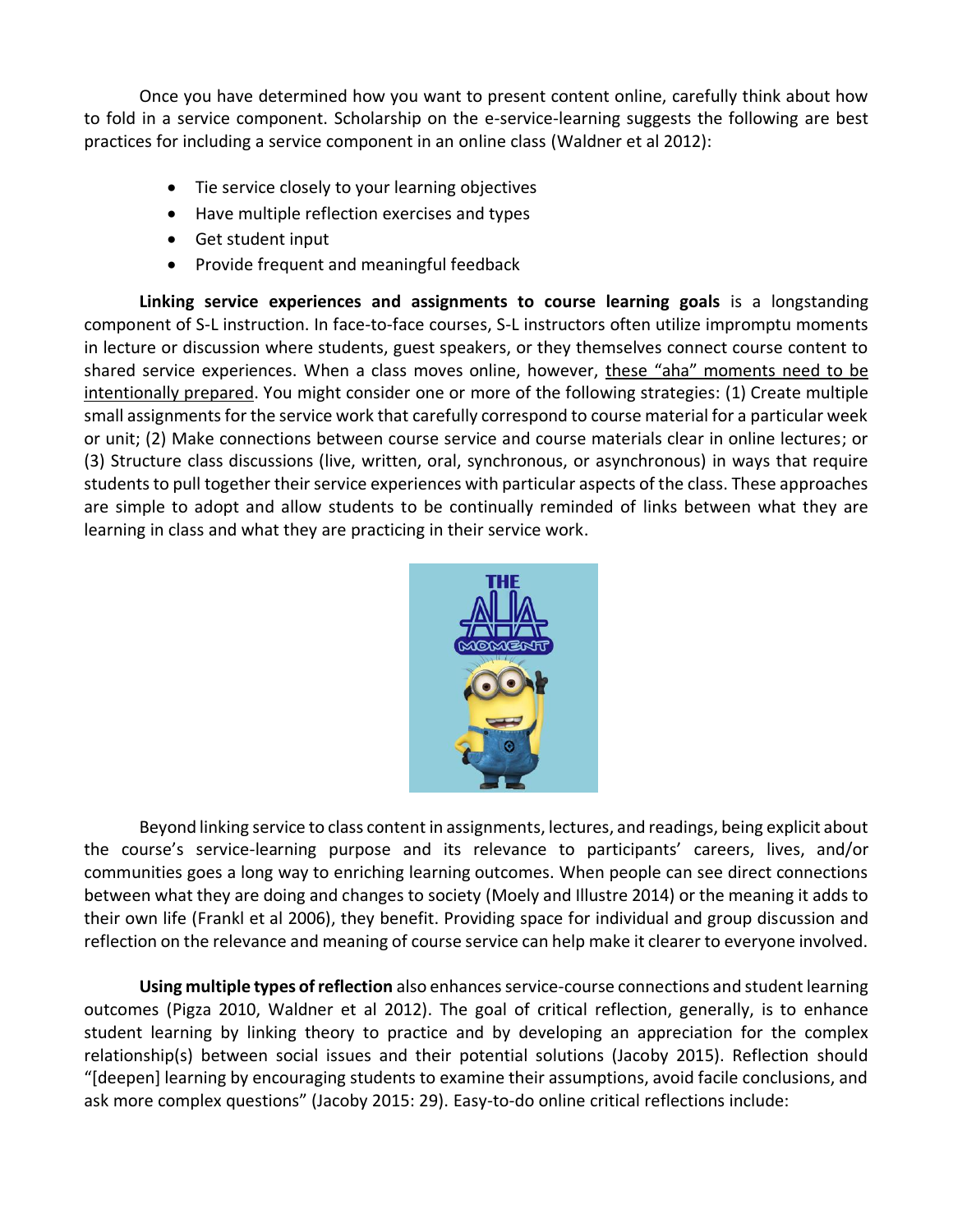- Pre-flections and Reflections: Students begin by writing about their pre-existing beliefs, thoughts, or feelings about a social issue their service aims to address, the population their community partner works with, or a broader concept such as civic engagement. These exercises help ensure students are aware of, explore, and document their preexisting beliefs about a topic, concept, idea, social issue, group, neighborhood, or country, for example, before doing service related to it. This approach creates room for critical discussion about where our beliefs and feelings come from. When paired with later reflections, done after students have direct experience with a community partner, assignments can be fruitful for self-exploration and critical analysis. Students might reflect on why people stereotype, for example, and what consequences it has, or how people come to misinformed beliefs about a social issue and how using data can help change it.
- What? So what? Now what? Reflections: Students begin by recalling what happened in a service encounter (eg. What did you see, hear, say? What did you feel? Can you tell the story of the experience from beginning to end?). They reflect on what they learned because of it (eg. What do you understand differently now? How does what you have learned related to prior knowledge, ideas, theories?). They also write thoughts about what comes next (eg. Now what will you do differently? Why? Why does all this matter? What will you avoid doing? Why?) (Rice 2010, cited in Jacoby 2015: 49).

Reflection can be structured in many ways in an online class. It can be written and shared with peers in a discussion forum, shared with peers via video applications such as [FlipGrid,](http://www.flipgrid.com/) happen in live smallgroup or full-class Zoom meetings, or written and shared with just the instructor. Maximizing students' connectedness to you, the class's community partner, and to each other is of heightened importance in online classrooms (Delahunty, Verenikina, & Jones 2014; Steele, Robertson, and Mandernach 2018). Putting learning goals to work can help identify appropriate reflection assignments for a course. For sample reflection questions or extended discussion of reflection options, see Chapter 2 ("Understanding and Facilitating Critical Reflection") in Barbara Jacoby's (2015) *Service-Learning Essentials* or visit online repositories of sample approaches (such as those published by [UCONN,](https://sl.engagement.uconn.edu/critical-reflection-for-service-learning/) [Learn and Serve America,](https://www.usf.edu/engagement/documents/reflection-in-he-sl-fs-short-sept08.pdf) [Northwest Service Academy,](https://www.usf.edu/engagement/documents/nwtoolkit.pdf) or University of Waterloo's [Centre for Teaching Excellence\)](https://uwaterloo.ca/centre-for-teaching-excellence/teaching-resources/teaching-tips/planning-courses-and-assignments/course-design/critical-reflection).

**Soliciting student input and providing frequent feedback** can help fine-tune a teaching approach, ensure students are engaged, and help them learn to be a part of the process. When students provide feedback, it cultivates their agency and leadership skills. We recommend using student assignments or an (anonymous or non-anonymous) poll or survey mid-course to gauge student experiences with your course's service component. Simple feedback can be structured into a reflection assignment, for example, asking students to write a short essay in response to prompts such as the following:

#### Sample Midterm Check-in Reflection Assignment

- o How are you doing? How is class going for you? How is the service component going?
- o What is working well? What things about the service component are working well so far?
- o What things are not working well? What things about the service component are not working well so far? What would you change if you could?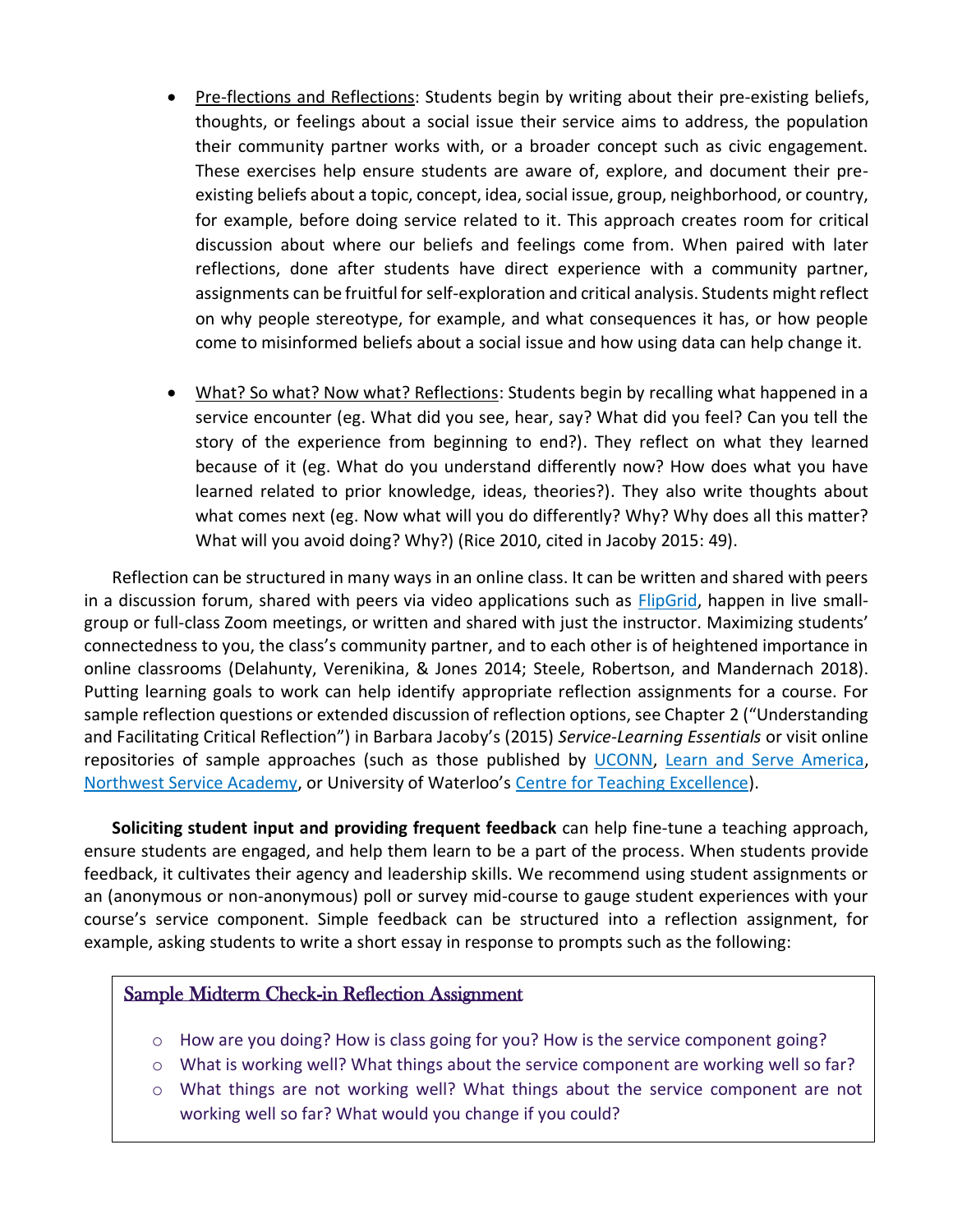Online courses have a more intense need for instructor feedback (Waldner et al 2012). Without the physical classroom to structure their time, students can lose track of assignments more easily and/or feel disconnected from their professor in a way that might lead them to believe the faculty member is not invested in their success. Creating frequent, small, graded assignments is one way to ensure students are engaged throughout the semester. These assignments also ensure a community partner is getting high-quality deliverables (if you grade them as assignments prior to students delivering) and that your students have a good idea where they stand in the course as the semester progresses. [Time management](https://lsu.edu/cas/earnbettergrades/vlc/virtuallearningcenter.php)  [resources](https://lsu.edu/cas/earnbettergrades/vlc/virtuallearningcenter.php) offered by LSU's Center for Academic Success are a further resource for keeping students engaged in an online class.

#### Communication Strategies

"The professor who uses an e-service-learning activity needs to remain actively engaged from start to finish" (Hunter 2007 and Tabor 2007, cited in Waldner et al 2012). Clear and frequent communication with all parties helps make a course successful and does not have to be a huge burden for you. Something as simple as setting reminders in your phone or on your work computer to send Moodle announcements—which deliver an email to your students/users *and* appear when they log into Moodle to do coursework—can be hugely beneficial for making students feel like you are present, connected, and invested in their success. Groups on Moodle [\(see this link](https://grok.lsu.edu/article.aspx?articleid=20241) for a Grok article on building them) can also facilitate communication between students, partners, and yourself throughout the semester. They are especially useful if your class is service-learning optional and only some students need to get updates about service work.

It is good practice with any service-learning partnership, regardless of delivery mode, to have a strong shared understanding of what everyone will bring to the table and expect from one another (Jacoby 2015). Making sure a [community partner has access to your Moodle](https://grok.lsu.edu/article.aspx?articleid=7057) course shell, for example, can keep them updated and involved. Also, many practitioners utilize memorandums of understanding (MOAs) to facilitate shared understanding of responsibilities and expectations. They can be simple or complex, depending on what a course, student, and/or partnership requires. See [CCELL's webpage](https://www.lsu.edu/academicaffairs/ccell/faculty_resources/ccell_policies_and_forms.php) for examples of agreements. With remote service opportunities posted by existing non-profit organizations, where their needs and directions are clearly spelled out online, your class may not need an MOU. If students work directly with a partner whose expectations are already limited, clear, and publicly available, you might not make an MOU. Instead, a clear set of directions for students to ensure they keep you in the loop about all their work and that they fulfill class requirements would be critical to develop.

#### Relationship Building

Relationship-building is a core component of successful service-learning approaches. Strong S-L courses help students develop interpersonal skills (Astin et al 2000), strengthen university-community ties (Leiderman et al 2002), grow bonds of mutual respect (Ropers-Huilman, Carwile, & Lima, 2005), and enhance social-emotional learning outcomes (McKay-Jackson 2014). Building in relationship-growthfocused events, meetings, and/or assignments for your course can help secure these kinds of outcomes. You might consider the following:

• A "community partner reveal" (Waldner et al 2012) where the class learns who their community partner is via an exciting announcement or Zoom meeting or where students who found partners or chose one from a pre-approved list reveal to one another who they will be working with.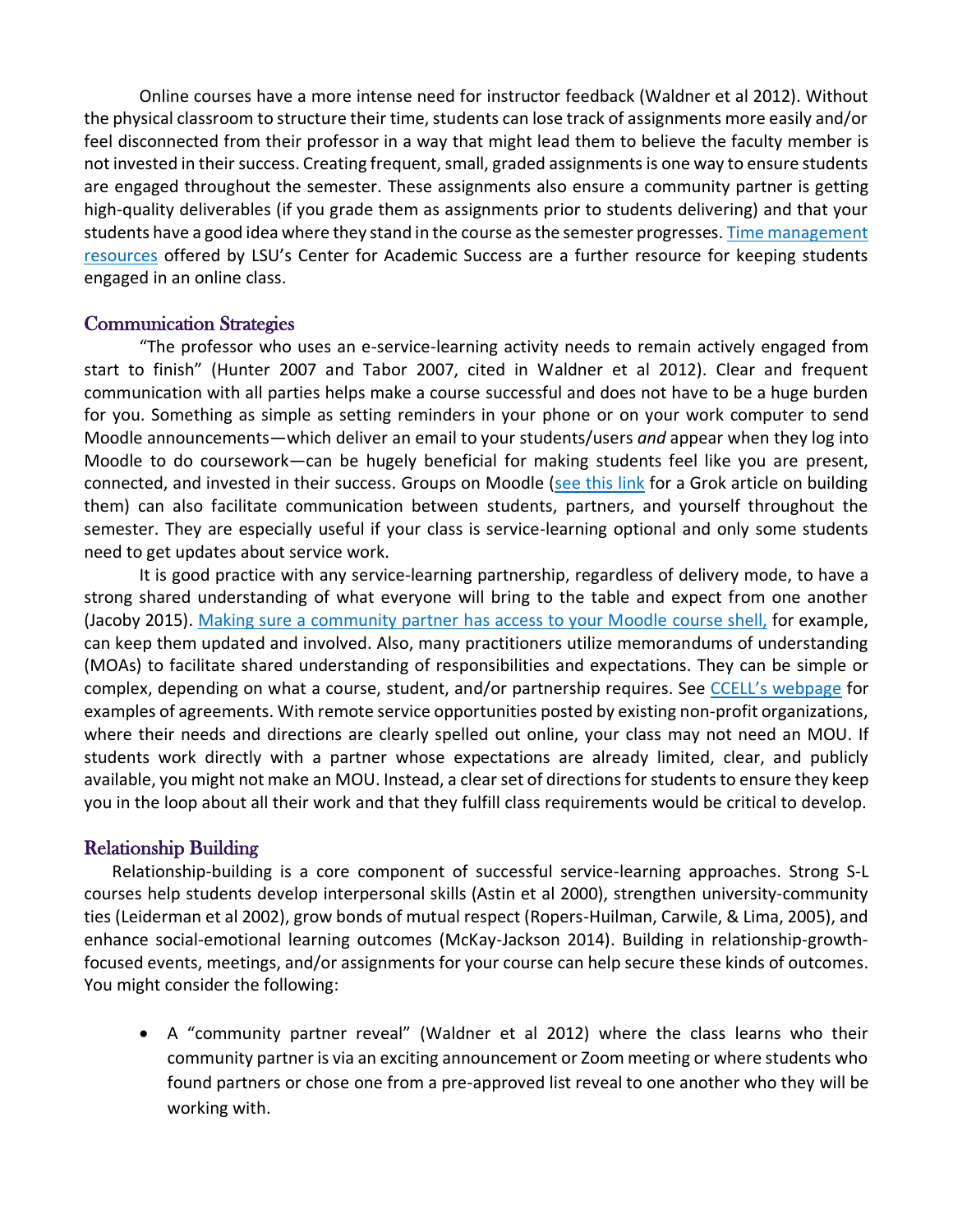- Assignments that get students and community partners, or the people they serve or work with, to meet one another and find spaces of mutual connection.
- Modeling your willingness to bond personally with students and community partner(s) by using short icebreakers in meetings or sharing your thoughts or feelings about the work they do and how it connects to your own life, job, or sense of purpose.

Critical S-L scholars have long pointed out an additional factor to consider when thinking about relationships in the field of service-learning. When students and/or faculty, who often come from relatively privileged backgrounds, enter into S-L partnerships, there is a risk they will bring unnecessary stress to community partners or less privileged peers if they interact in ways that communicate deficitoriented views of marginalized populations' capabilities (Cole 2012; Mitchell and Donahue 2009; Mitchell 2008; Hollis 2004). In addition, without historical, contextual, and data-driven understandings of community challenges and the assets communities have mobilized in response to them, S-L work risks reproducing individualistic ideologies that justify existing inequalities rather than helping ameliorate them (Becker and Paul 2015; Davidson 2009; Hattery 2003; Lum and Jacob 2002). Scholarship suggests these issues can be amplified in online classroom settings and/or online service work because of "online disinhibition," or "a reduction of self-regulation that occurs when communication becomes digital" (Shah et al 2018: 190).

However, when properly harnessed, critical approaches not only feed accurate understanding of social issues and the work people have done to address them, but also can help build movements supporting human equality (Swords and Kiely 2010; Love 2008; Sulentic Dowell 2008; Lewis 2004). Studies suggest the following good examples of "best practices" for navigating these issues in servicelearning classes:

- 1. Using a critical service-learning model better equips students to understand root causes of social issues their service addresses and/or to think about the importance of longer-term community engagement (see Mitchell 2008; 2013).
- 2. Adapting digital Asset-Based Community Development (ABCD) models (i.e. using "eABCD") to ensure students have a robust understanding of community assets and community members' past and ongoing efforts to transform local social and physical environments (see Shah et al 2018).
- 3. Fostering critical conversations about social action and change can help students better understand the role human agency plays in the transformation of our communities (Guthrie and McCracken 2010).
- 4. Utilizing "pre-flection" assignments allows students to be clear with themselves (and you) about the beliefs they bring into the course about the population or geographic area their community partner works with. These can be a starting point for encouraging students to critically analyze those belief systems and their sources using data-driven studies during the course (Ashworth and Bourelle 2014).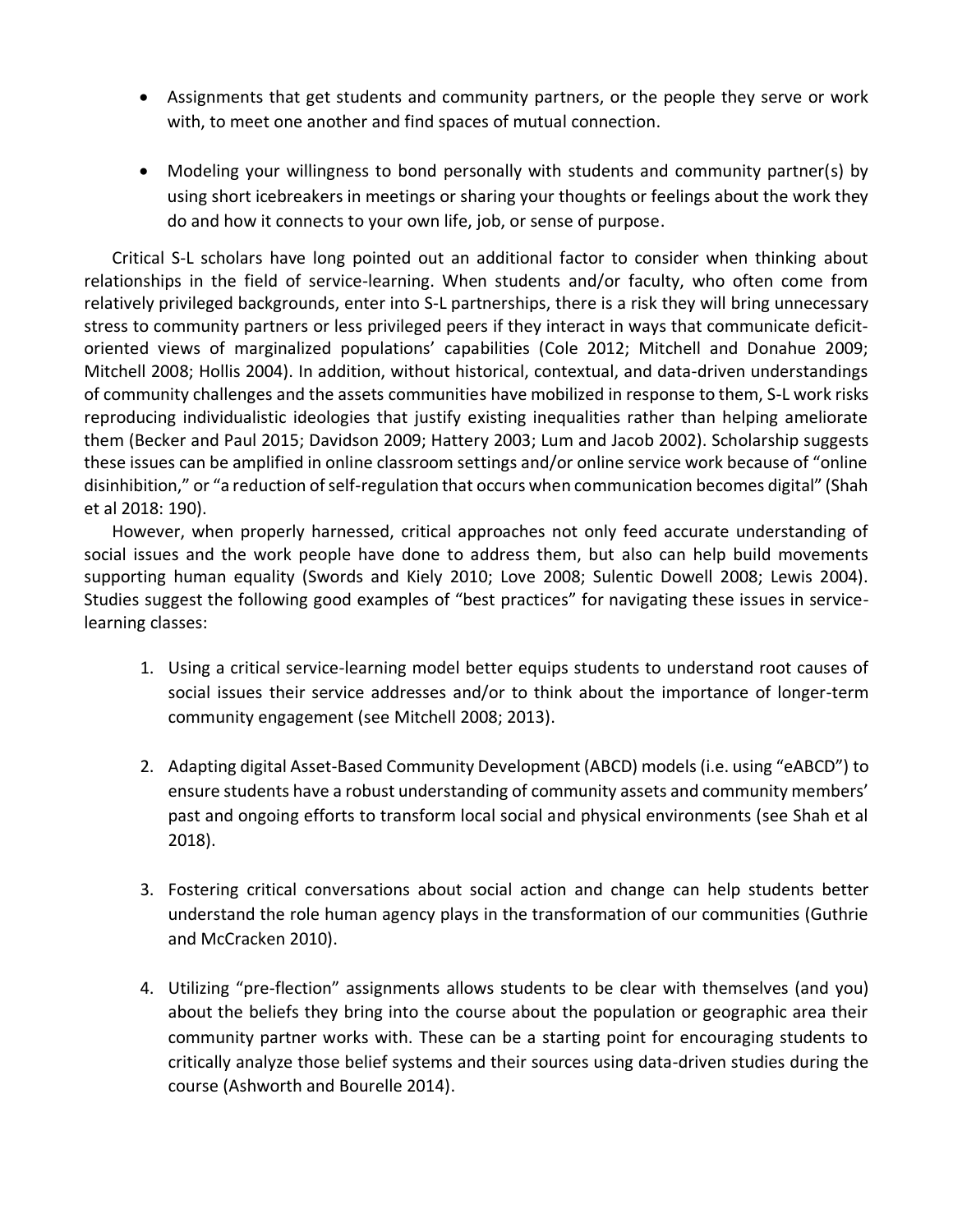5. Collaboration with colleagues in other departments (such as history, sociology, African and African American Studies, Women's and Gender Studies, and other social sciences) can be fruitful. These faculty are familiar with research on the social, structural, and interactional dynamics our modern community challenges are rooted in. Connecting with them is an easy way to ensure your students have access to materials that help them critically deconstruct stereotypes, misinformation, and non-data-informed views of people and/or communities your class community partner work alongside.

# HYBRID AND HYFLEX LEARNING MODELS

You may find yourself in a position where you are required to teach using a hybrid or hyflex learning model for Fall 2020. Hybrid (or blended) models merge classroom time and online instruction (Shaw 2018; Mironesco 2014). Hyflex models use multiple forms of course delivery (in-person, recorded sessions, for example) to allow students maximum flexibility (Kyei-Blankson, Godwyll, and Nur-Awaleh 2014). LSU Online has a training module available on how to develop a course using the hyflex model: [Click here to access it.](https://zoom.us/rec/share/xtMoLL7i_X9OYJ3B4WvaaqkDJKnnT6a80CAWqPYMmhspLySSmhvSjXsPOJkPmrom)

CCELL piloted two summer online service-learning classes to assess best possible methods of service and course delivery for Fall 2020: Sociology 4465: Drugs and Society and African & African American Studies / Sociology 2511: Race Relations. SOCL 4465 had a service-learning option. Students could choose to serve remotely or in-person with a local community partner. That community partner met current S-L practice guidelines for LSU at the time: they were accepting face-to-face (F2F) volunteers, abiding by CDC and state rules for F2F contact, and students could opt-in (or out). AAAS/SOCL 2511 was entirely online with remote service and online instruction.



*PHOTOS: Students Courtney Williams (left) and Ervin Smith (right) in AAAS/SOCL 2511 created "read-[aloud" videos](https://www.youtube.com/channel/UCtWAv4a1ZkajlKbCdXaauxQ) from home for community partne[r Zeiter Literacy Center.](http://zeiter.sites.unlv.edu/) They and their course peers also did a read-aloud to a child/children in their own life. Photo credit to Courtney Williams (left) and Aleshia Smith (right).*

#### *The following challenges emerged:*

In the S-L optional course, significant time investment was required from the local community partner to develop remote work students could do to support their mission and to provide feedback and direction to remotely working students through the summer session.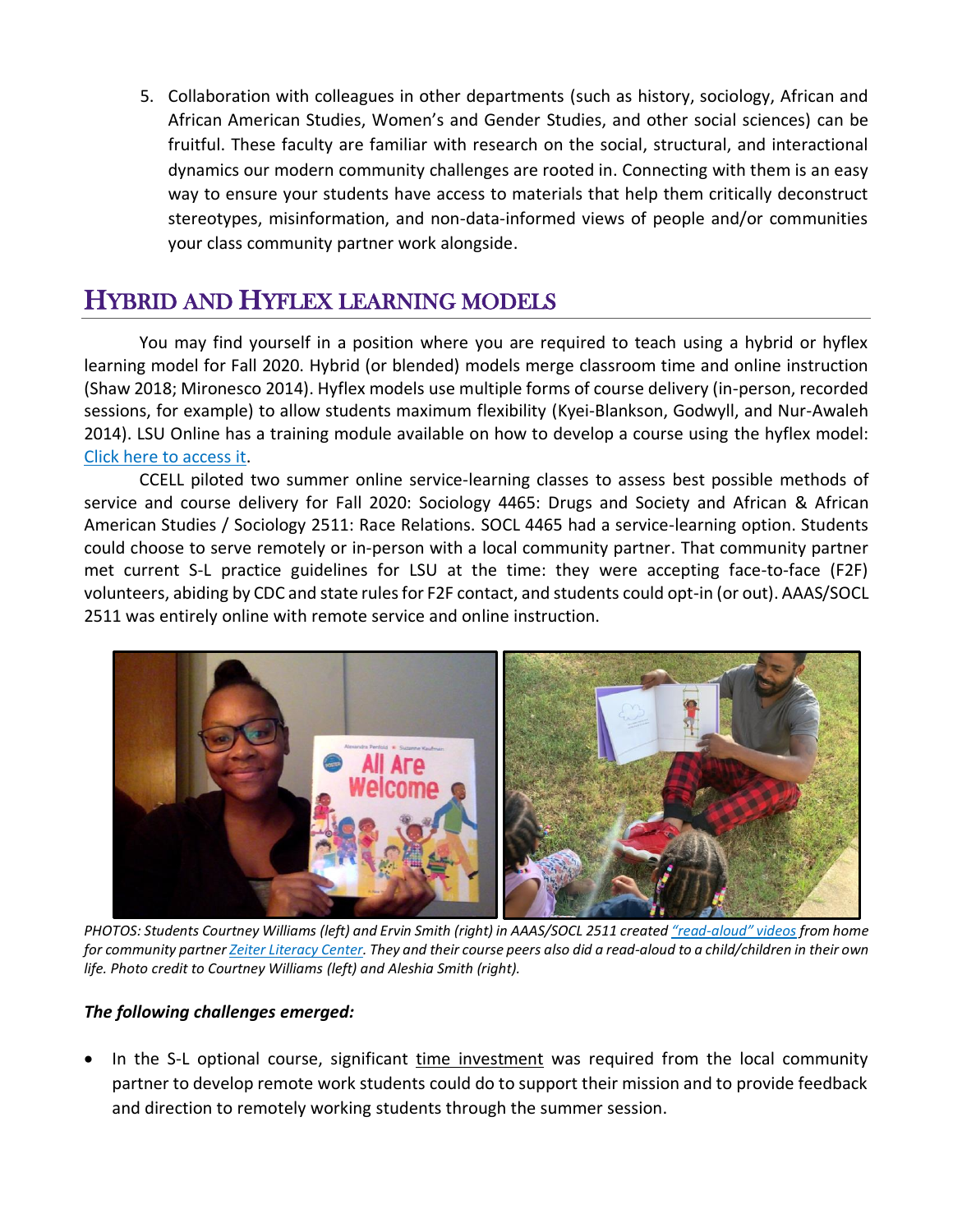- In both courses, significant instructor time investment was necessary to create guidelines for tasks such as choosing a service option, switching from F2F to remote service when student health was compromised due to COVID exposure, providing guidance to students as they navigated their choices, creating online content to expose remote-service students to the community partner in ways they missed without F2F contact, and (for the S-L required course) designing and delivering an entirely online class and remote service requirement.
- In the course with a F2F option, students contracting or being exposed to COVID-19 demanded instructor and community partner flexibility and created instructor worry over risk of exposure for community partner(s).
- In the course with F2F or remote work options, students working entirely from home expressed feeling a comparative lack of connection and depth/quality of experience compared to peers.

#### *The following highlights stood out:*

- Large numbers of students chose the F2F service-learning opportunity when they were given the option, even with fears about COVID-19 circulating this summer.
- The course with the S-L requirement required upfront planning and connection with a new (remote and temporary) community partner. However, student reflections and conversations suggested their experiences were more uniform, which bonded them with one another and the broader service goal.
- Some students in the S-L-required remote service course contracted or became exposed to COVID-19 and had go into recovery and/or quarantine. With minor adjustments to due dates, they were able to focus on self-care and recovery while they needed to, but easily continue their successful service-learning work in the course once they were able to engage again.
- Multiple students in both classes expressed a desire to continue service work after class ended.

Reflecting on these piloted courses, existing scholarship on e-service models, and the uncertainty of how COVID-19 will shape fall instructional delivery modes lead us to the following **recommendations for Fall 2020 service-learning classes:**

- 1. If/when existing partnerships can be adapted to remote service delivery, prioritizing preservation of ongoing collaborations is desired.
- 2. If/when existing partnerships cannot be adapted for a remote option, but still retain openings for F2F service, courses must be service-learning optional so students are not forced into a situation that causes them anxiety or where they cannot fulfill class requirements due to their geographic location.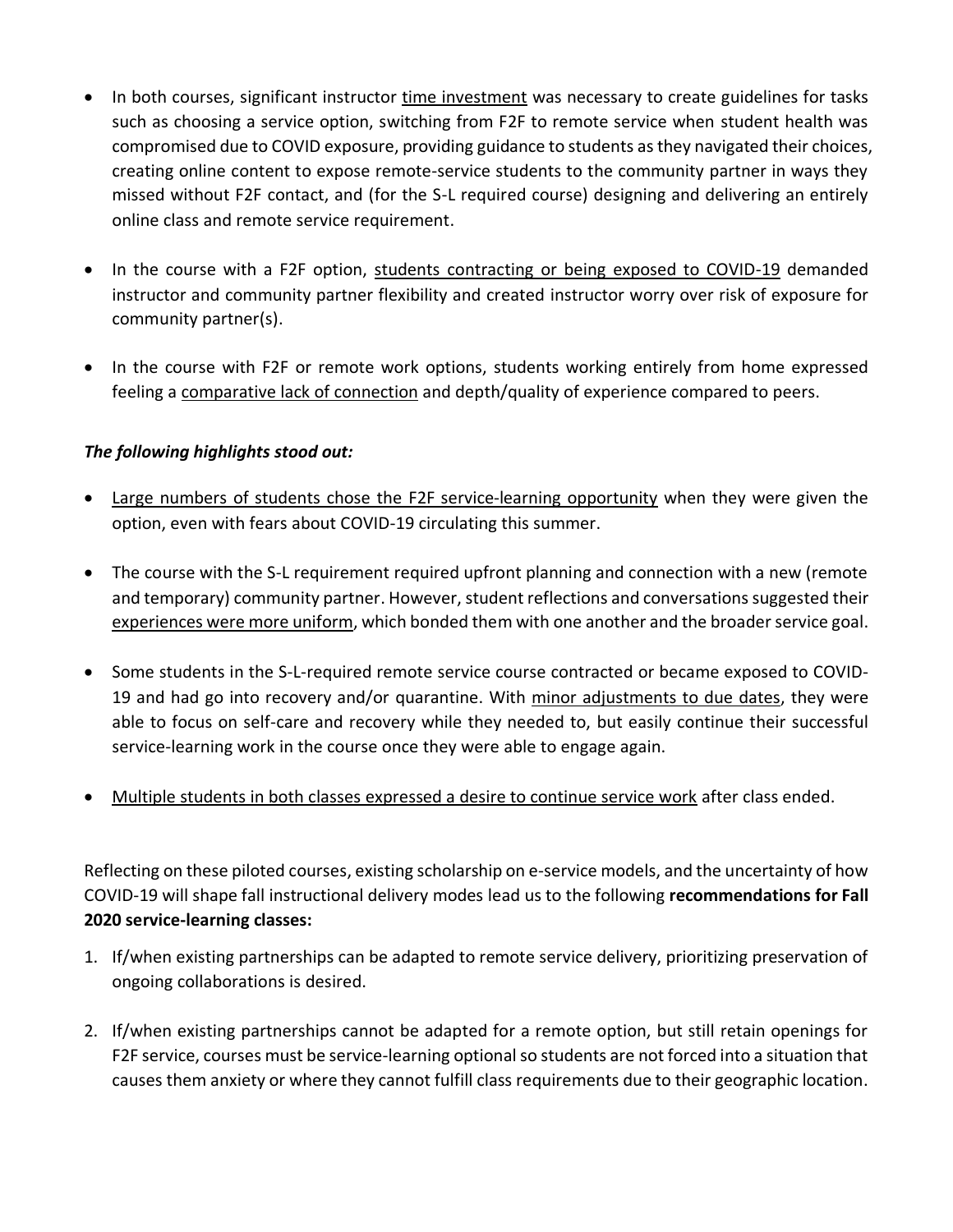- 3. If/when existing partnerships cannot be adapted for a remote option, but partners are willing to suspend collaboration for one semester, choosing a temporary 100% online community partner for the entire class could make the most sense for faculty and students; it requires some up-front planning, but significantly reduces the likelihood of having to make complicated (and/or repeated) pivots to requirements and due dates for students during the semester if COVID-19 challenges their ability to complete coursework.
- 4. F2F class time, if you have any, can be used to *enhance* service experiences by, for example:
	- $\Diamond$  Including discussion-based activities linking service work to course concepts
	- $\Diamond$  Allowing students to "decompress" through physically distant group activities
	- $\Diamond$  Providing time to watch films relevant to the community partner or service
	- $\Diamond$  Having guest speakers from local organizations who work on causes similar to the one your (temporary or longstanding) community partner does (in-person or via Zoom)

## **CONCLUSIONS**

In the face of all the challenges 2020 has delivered to LSU faculty, students, and service-learning community partners so far, it would be understandable if you felt overwhelmed at the prospect of developing an entirely online S-L course for Fall 2020. However, we know you choose this work for a reason. We also witnessed your incredible capacity for ingenuity and growth in Spring 2020. With mutual support and guidance, Fall 2020 can yield similarly proud moments for us all as a team of people committed to making a practical difference in the world around us through teaching, learning, and connecting with one another using service-learning.

Developing an online delivery method for your S-L course and partnership offers the opportunity to cultivate an increasingly relevant professional skillset. More and more students are pursuing online education, LSU's own online degree programs are growing, "yet few are exposed to service-learning in their online coursework. **To remain relevant, service-learning must also go online**" (Waldner et al., 2012: 123, emphasis added). Indeed:

> "The next decade and beyond will necessarily be shaped, and is already being shaped, by rapid, expansive, and disruptive technological innovations. Social media, such as Twitter, Facebook, and Instagram, have provided platforms for every voice and view. Across the globe, we have **new, technology-assisted ways to form communities among people who will never meet in person, but who feel attachment and affiliation as new ways are discovered to organize geographically disparate individuals into unified, collective, and booming voices**" (Janke, 2019: 240-241).

While we must remain mindful of digital divides that inhibit participation when designing our courses, more and more people are connecting virtually in educational systems and in their daily lives. Creating a way to move service-learning teaching and/or engaged scholarship online opens up possibilities for more students to be exposed to the experience, for more community partners to be engaged, and for you, your students, and your community partner to acquire new skills. We look forward to supporting the great things you do in the midst of the challenges and changes this moment has produced. If you have any questions or need additional support, please reach out to the CCELL team at [ccell@lsu.edu.](mailto:ccell@lsu.edu)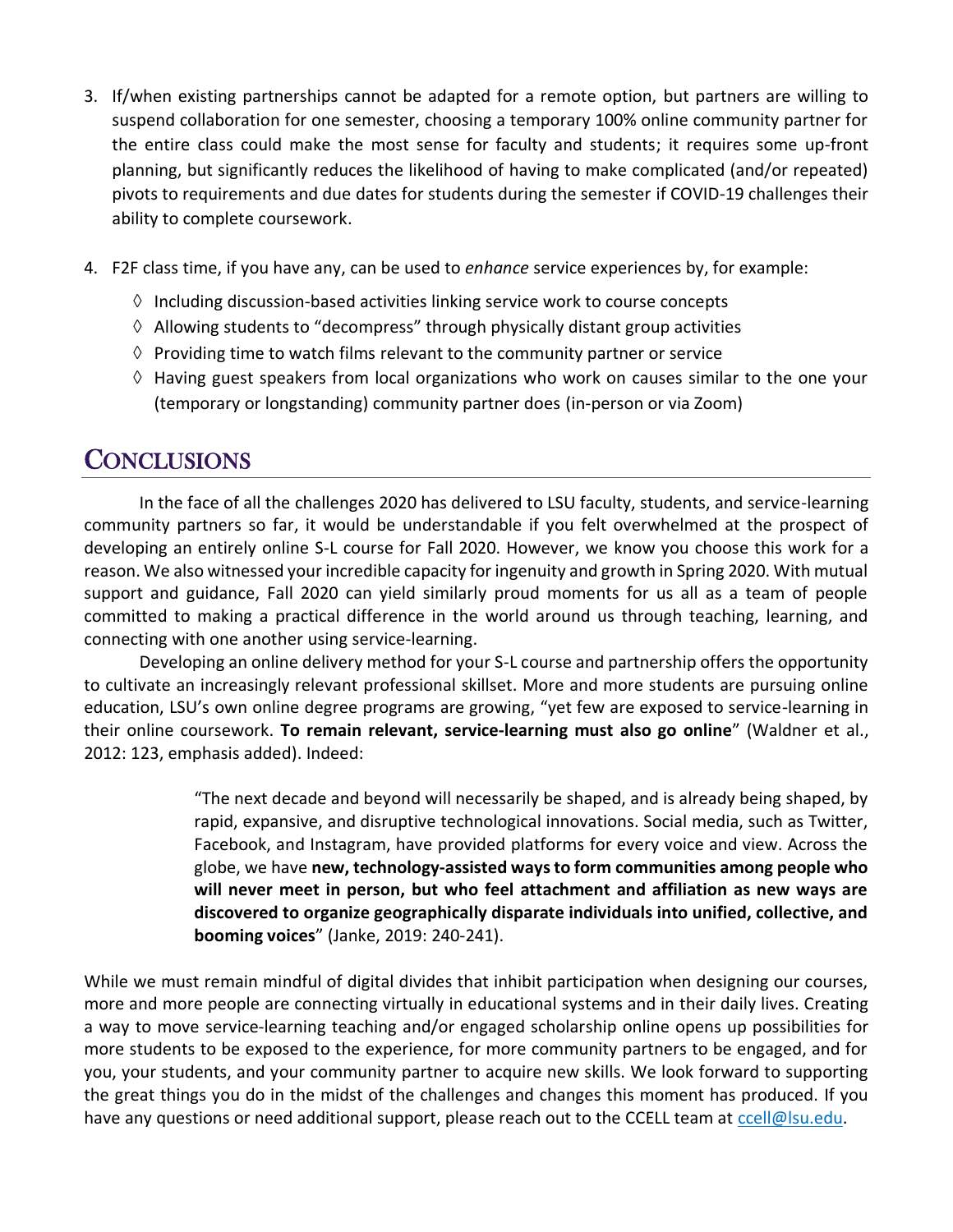## REFERENCES AND RESOURCES

Ashworth, E. and T. Bourelle. 2014. "Utilizing Critical Service-Learning Pedagogy in the Online Classroom: Promoting Social Justice and Effecting Change?" *Currents in Teaching & Learning* 7 (1).

Astin, A.W., L.J. Vogelgesang, E.K. Ikeda, and J.A. Yee. 2000. "How Service Learning Affects Students." *Higher Education* 144: 7.

Becker, S., and C. Paul. 2015. "'It Didn't Seem Like Race Mattered' Exploring the Implications of Service-Learning Pedagogy for Reproducing or Challenging Color-Blind Racism." *Teaching Sociology* 43 (3): 184– 200.

Cole, T. 2012. "The White Savior Industrial Complex." *The Atlantic*. [http://www.theatlantic.com/international/archive/2012/03/the-white-savior-industrial](http://www.theatlantic.com/international/archive/2012/03/the-white-savior-industrial-complex/254843/)[complex/254843/.](http://www.theatlantic.com/international/archive/2012/03/the-white-savior-industrial-complex/254843/) Accessed June 22, 2020.

Davidson, T.C. 2009. "Attributions for Poverty among College Students: The Impact of Service-Learning and Religiosity." *College Student Journal* 43 (1): 136–44.

Delahunty, J., I. Verenikina, and P. Jones. 2014. "Socio-Emotional Connections: Identity, Belonging and Learning in Online Interactions. A Literature Review." *Technology, Pedagogy and Education* 23(2): 243– 65.

Eppert, C., B. Ropers-Huilman, and M. Lima. 2003. "Engendering Respect in a Service-Learning Community: Teaching and Learning in a Multidisciplinary Partnership." *Scholar-Practitioner Quarterly* 4: 89–104.

Frankl, V.E., W.J. Winslade, and H.S. Kushner. 2006. *Man's Search for Meaning*. 1 edition. Boston, MA: Beacon Press.

Goertzen, B. and J. Greenleaf. 2016. "A Student-Led Approach to eService-Learning: A Case Study on Service Project Effectiveness within a Fieldwork in Leadership Studies Course." *International Journal of Research on Service-Learning and Community Engagement,* 4(1): 119-135.

Guthrie, K.L., and H. McCracken. 2010. "Teaching and Learning Social Justice through Online Service-Learning Courses." *The International Review of Research in Open and Distributed Learning* 11 (3): 78–94.

Hattery, A.J. 2003. "Sleeping in the Box, Thinking Outside the Box: Student Reflections on Innovative Pedagogical Tools for Teaching about and Promoting a Greater Understanding of Social Class Inequality among Undergraduates." *Teaching Sociology* 31 (4): 412–27.

Hollis, Shirley A. 2004. "Blaming Me, Blaming You: Assessing Service Learning and Participants' Tendency to Blame the Victim." *Sociological Spectrum* 24 (5): 575–600.

Hunter, D. 2007. "The virtual student/client experience." *Journal of American Academy of Business*, 12(1): 88–92.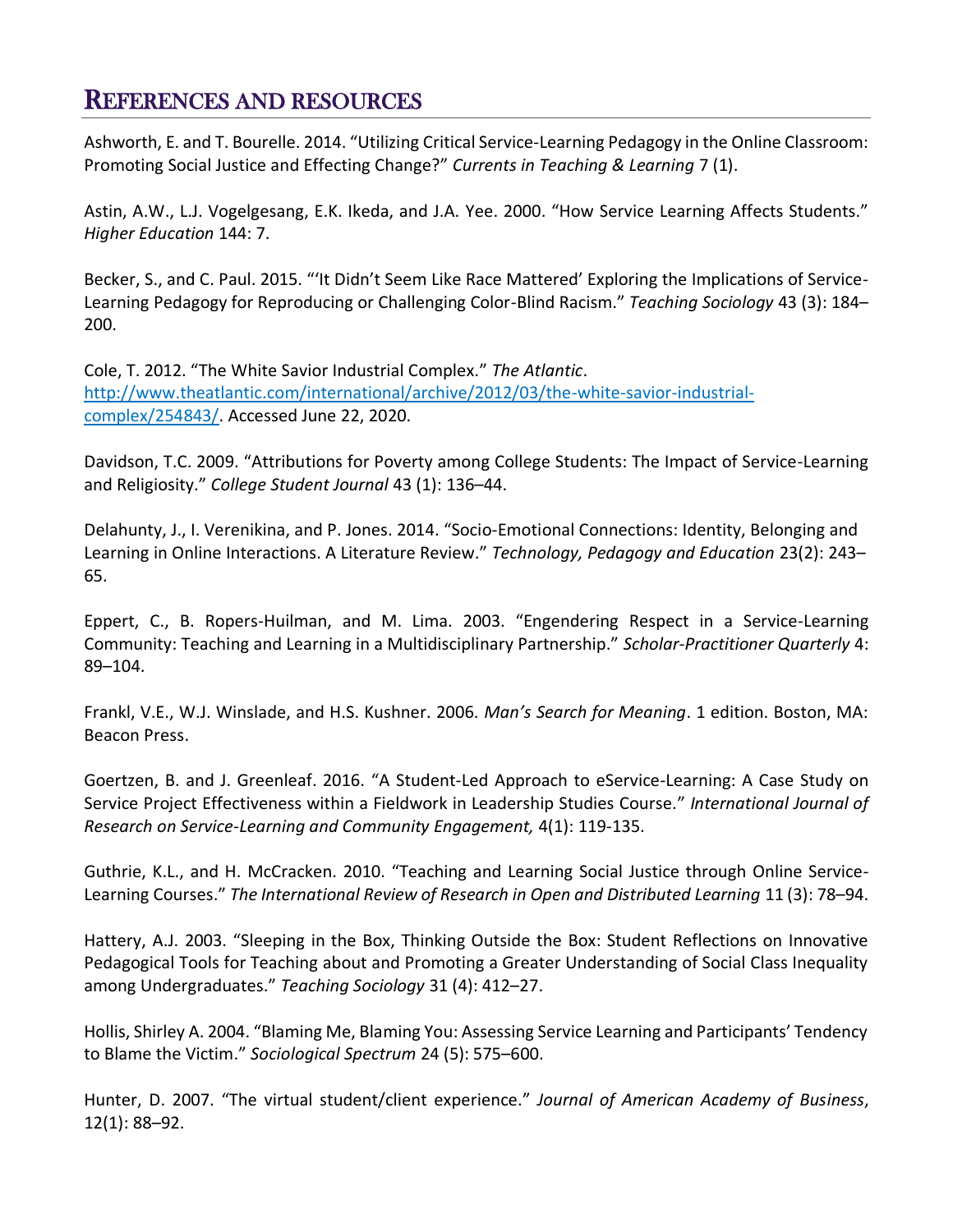Hebel, S. 2010. "State Cuts Are Pushing Public Colleges Into Peril. (Cover Story)." *Chronicle of Higher Education* 56 (27): A1.

Jacoby, B. 2015. *Service-Learning Essentials: Questions, Answers, and Lessons Learned*. Boston.MA: Campus Compact.

Janke, E. 2019. "Next-generation scholars and scholarly communications." In *Building the Field of Higher Education Engagement Foundational Ideas and Future Directions*, Sandmann, L. and D. Jones, Eds. Stylus Publishing, pp. 240-242.

Jesse, David. 2020. "Coronavirus: An 'emergency' for Future of Small, Liberal Arts Colleges," March 21, 2020. [https://www.usatoday.com/story/news/education/2020/03/21/coronavirus-college-students](https://www.usatoday.com/story/news/education/2020/03/21/coronavirus-college-students-online-closing-private-liberal-arts/2889546001/)[online-closing-private-liberal-arts/2889546001/.](https://www.usatoday.com/story/news/education/2020/03/21/coronavirus-college-students-online-closing-private-liberal-arts/2889546001/) Accessed June 22, 2020.

Kyei-Blankson, L., F. Godwyll, and M.A. Nur-Awaleh. 2014. "Innovative Blended Delivery and Learning: Exploring Student Choice, Experience, and Level of Satisfaction in a Hyflex Course." *International Journal of Innovation and Learning* 16 (3): 243–52.

Lederman, Doug. 2018. "New U.S. Data Show Continued Growth in College Students Studying Online." *Inside Higher Education*. [https://www.insidehighered.com/digital-learning/article/2018/01/05/new-us](https://www.insidehighered.com/digital-learning/article/2018/01/05/new-us-data-show-continued-growth-college-students-studying)[data-show-continued-growth-college-students-studying.](https://www.insidehighered.com/digital-learning/article/2018/01/05/new-us-data-show-continued-growth-college-students-studying) Accessed July 10, 2020.

Leiderman, S., A. Furco, J. Zapf, and M. Goss. 2002. "Building Partnerships With College Campuses: Community Perspectives." Consortium for the Advancement of Private Higher Education's Engaging Communities and Campuses Grant Program: The Council of Independent Colleges.

Lewis, T.L. 2004. "Service Learning for Social Change? Lessons from a Liberal Arts College." *Teaching Sociology* 32 (1): 94–108.

Love, S.R. 2008. "Keeping It Real." *Feminist Criminology* 3 (4): 303–18.

Lum, B.C., and M.M. Jacob. 2012. "University-Community Engagement, Axes of Difference & Dismantling Race, Gender, and Class." *Race, Gender & Class* 19 (3-4): 309–24.

McKay-Jackson, C. 2014. "A Critical Approach to Social Emotional Learning Instruction Through Community-Based Service Learning." *Journal of Transformative Education* 12 (3):292–312.

Mironesco, M. 2014. "Using Service Learning to Enhance a Hybrid Course Curriculum in the 'Politics of Food'" 10 (3): 11.

Mitchell, T.D. 2013. "Critical Service Learning as a Philosophy for Deepening Community Engagement." In *Deepening Community Engagement in Higher Education*, 263–69. NY: Springer.

Mitchell, T.D. 2008. "Traditional vs. Critical Service-Learning: Engaging the Literature to Differentiate Two Models." *Michigan Journal of Community Service Learning* 14 (2): 50–65.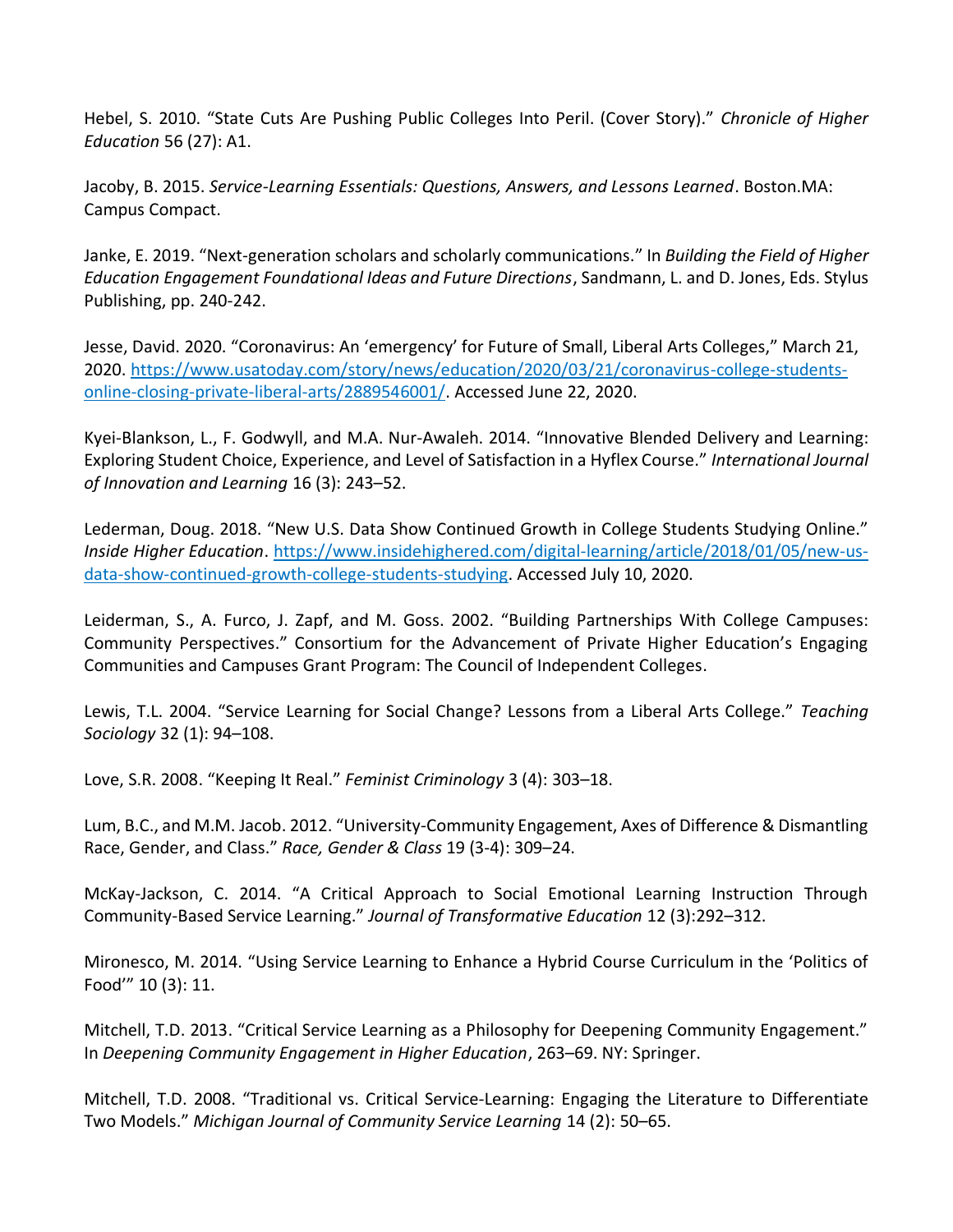Mitchell, T.D., and D.M. Donahue. 2009. "'I Do More Service in This Class than I Ever Do at My Site': Paying Attention to the Reflections of Students of Color in Service-Learning." In *The Future of Service-Learning: New Solutions for Sustaining and Improving Practice*, 172–90. Sterling, VA: Stylus Publishing.

Moely, B.E., and V. Ilustre. 2014. "The Impact of Service-Learning Course Characteristics on University Students' Learning Outcomes." *Michigan Journal of Community Service Learning* 21(1): 5–16.

Moore, M. G., & Kearsley, G. 2012. *Distance education: A Systems View of Online Learning* (3rd ed.). Belmont, CA: Wadsworth.

PEW Trusts. 2019. "Two Decades of Change in Federal and State Higher Education Funding." [https://www.pewtrusts.org/en/research-and-analysis/issue-briefs/2019/10/two-decades-of-change](https://www.pewtrusts.org/en/research-and-analysis/issue-briefs/2019/10/two-decades-of-change-in-federal-and-state-higher-education-funding)[in-federal-and-state-higher-education-funding.](https://www.pewtrusts.org/en/research-and-analysis/issue-briefs/2019/10/two-decades-of-change-in-federal-and-state-higher-education-funding) Accessed July 10, 2020.

Pigza, J. 2010. "Developing Your Ability to Foster Student Learning and Development Through Reflection." In B. Jacoby and P. Mutascio (Eds), *Looking in and Reaching Out: A Reflective Guide for Community Service-Learning Professionals*. Boston, MA: Campus Compact.

Rice, K. 2010. "Becoming a Reflective Community Service-Learning Professional." In B. Jacoby and P. Mutascio (eds), *Looking In, Reaching Out: A Reflective Guide for Community Service-Learning Professionals*. Boston, MA: Campus Compact.

Ropers-Huilman, B., Carwile, L. and M. Lima. 2005. *Service-learning in Engineering: A Valuable Pedagogy for Meeting Learning Objectives*. European Journal of Engineering Education 30(2): 155-165.

Salam, M., Iskandar, D., Ibrahim, D., and M. Farooq. 2019. "Service-Learning in Higher Education A Systematic Literature Review." *Asia Pacific Education Review*. 20: 573-593.

Shah, R.W., J.M. Selting Troester, R. Brooke, L. Gatti, S.L. Thomas, and J. Masterson. 2018. "Fostering e-ABCD: Asset-Based Community Development in Digital Service-Learning." *Journal of Higher Education Outreach and Engagement (TEST)* 22 (2): 189–222.

Shaw, T. 2018. "Student Perceptions of Service-Learning Efficacy in a Hybrid I Online Undergraduate Writing Class" 11 (2): 16.

Steele, J.P., S.N. Robertson, and B.J. Mandernach. 2018. "Beyond Content: The Value of Instructor-Student Connections in the Online Classroom." *Journal of the Scholarship of Teaching and Learning* 18(4): 130–50.

Strait, J. R., and K. Nordyke. 2020. *EService-Learning*. Sterling, VA: Stylus Publishing.

Strait, J. and T. Sauer. 2004. "Constructing Experiential Learning for Online Courses: The Birth of E-Service." *Educase Quarterly*, 1: 62-65.